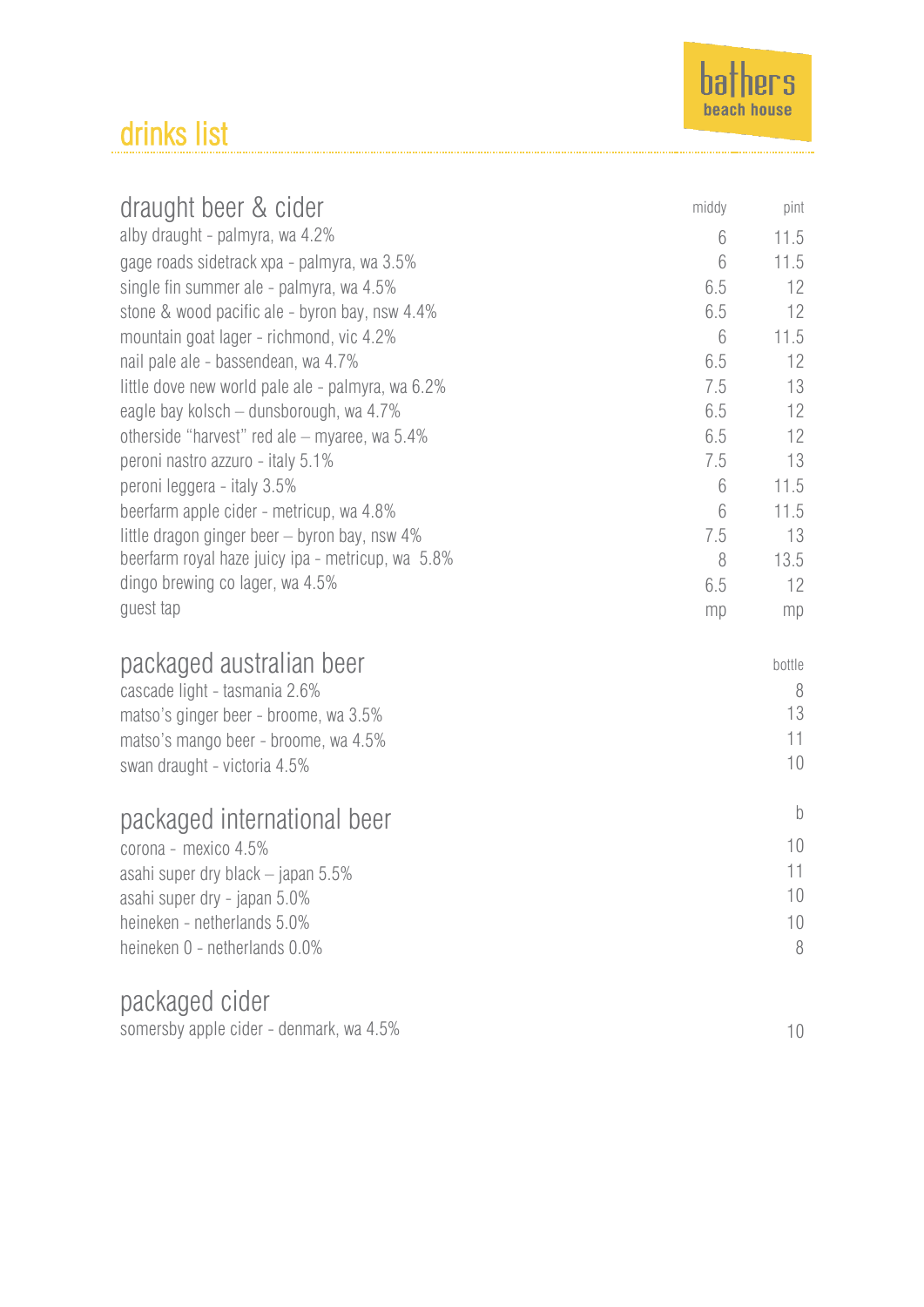|                                                                        | beach house |        |
|------------------------------------------------------------------------|-------------|--------|
| sparkling                                                              | glass       | bottle |
| da lucas prosecco - veneto, italy                                      | 11          | 50     |
| san martino prosecco rose - veneto, italy                              | 11          | 55     |
| west cape howe chardonnay pinot - great southern, wa                   |             | 51     |
| leeuwin estate brut - margaret river, wa                               |             | 85     |
| bollinger - ay, france                                                 |             | 140    |
| funky monkey blanc de blanc 0% alcohol, south australia                |             | 35     |
| white                                                                  |             |        |
| drift sauvignon blanc - marlborough, nz                                | 10          | 48     |
| shaw $+$ smith sauvignon blanc - adelaide hills, sa                    |             | 70     |
| leeuwin sibling sauvignon blanc - margaret river, wa                   |             | 65     |
| no fixed address semillon sauvignon blanc - great southern, wa         |             | 45     |
| clairault sauvignon blanc semillon - margaret river, wa                | 12          | 56     |
| aquilani pinot grigio - venezia, italy                                 | 11          | 53     |
| hither & yon petit blanc - mclaren vale, sa                            |             | 60     |
| leeuwin estate art series riesling - margaret river, wa                | 13          | 65     |
| deepwoods estate chardonnay - margaret river, wa                       |             | 55     |
| smithbrook estate chardonnay - pemberton, wa                           | 12          | 58     |
| leeuwin estate art series chardonnay - margaret river, wa              |             | 160    |
| mount trio moscato - great southern, wa                                | 11          | 50     |
| rose                                                                   |             |        |
| domaine de canterelle ete d'elodie rose - var, france                  | 12          | 56     |
| leeuwin estate rose - margaret river, wa                               |             | 65     |
| red                                                                    |             |        |
| pike and joyce 'rapide' pinot noir $-$ adelaide hills, sa              | 12          | 58     |
| no fixed address shiraz - great southern, wa                           |             | 45     |
| soul growers shiraz - barossa valley, sa                               | 12          | 58     |
| leeuwin sibling shariz - margaret river, wa                            |             | 65     |
| torbreck 'the struie'shiraz - barossa valley, sa                       |             | 120    |
| risky business cabernet sauvignon - margaret river, wa                 | 12          | 58     |
| leeuwin estate art series cabernet sauvignon - margaret river, wa      |             | 120    |
| castelli estate regional series cabernet sauvignon – margrat river, wa |             | 80     |
| millbrook gsm – georaphe, wa                                           | 10          | 48     |
| la broca malbec - uco valley, argentina                                | 12          | 58     |
| after dinner                                                           |             |        |
| fonseca bin 27 reserve port - douro, portugal 60ml                     | 11          | 90     |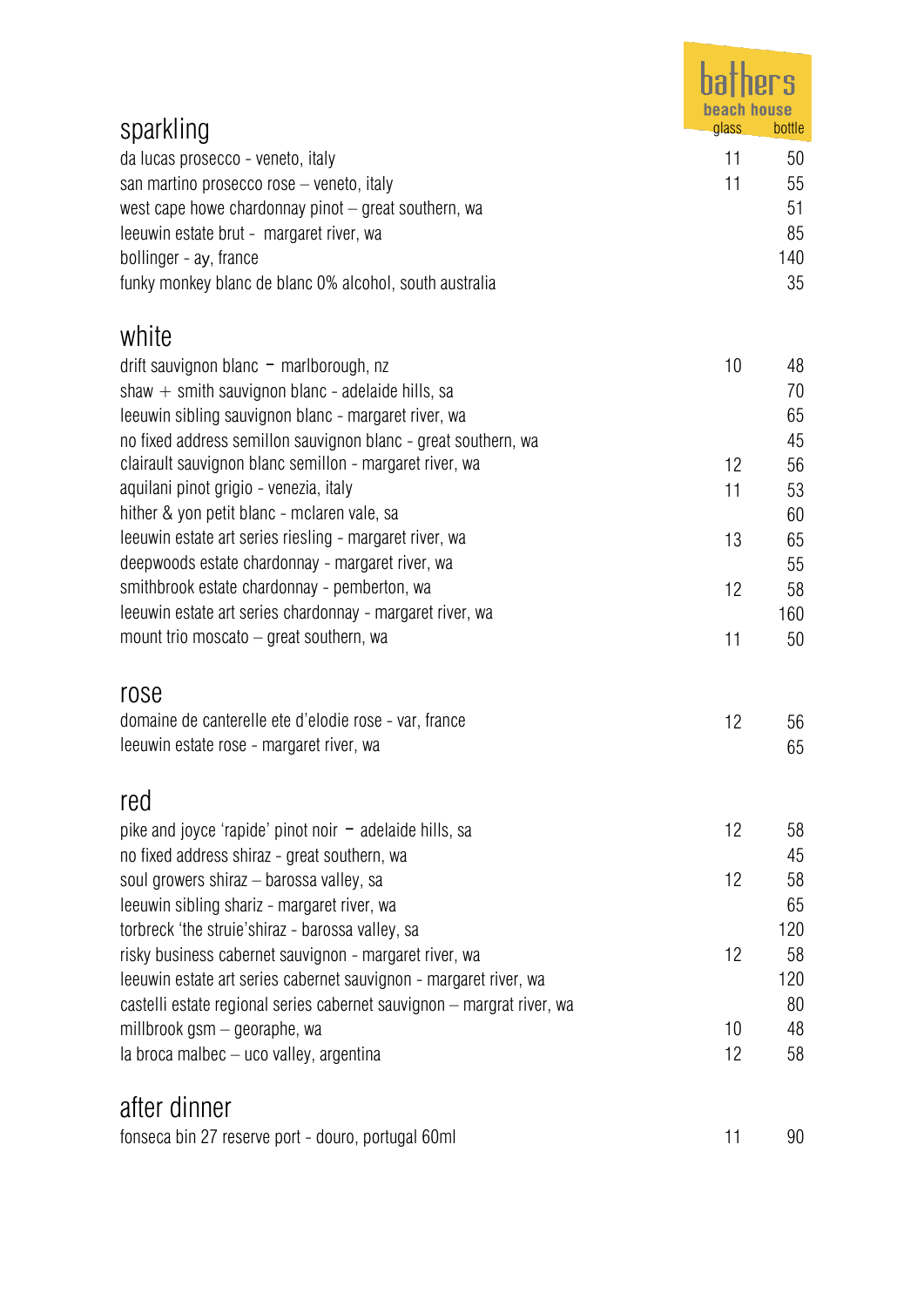# **bathers cocktails**

| garden collins – gin, elderflower liqueur, cucumber, lemon, soda           | 16. |
|----------------------------------------------------------------------------|-----|
| pink rosemary - pink gin, fresh strawberry, rosemary, cranberry, pineapple | 18. |
| blue lagoon – vodka, blue curacao, lemon, lemonade                         | 20. |
| fresh colada- coconut rum, pineapple, coconut water                        | 19  |
| tropical mai tai-rum, pineapple, lime, passionfruit                        |     |

### classic cocktails

| kir royal - prosecco, crème de cassis, cherry                                                                                                                                                                                                                                                                                                             | 16                                                   |
|-----------------------------------------------------------------------------------------------------------------------------------------------------------------------------------------------------------------------------------------------------------------------------------------------------------------------------------------------------------|------------------------------------------------------|
| aperol spritz - aperol, prosecco, soda, orange                                                                                                                                                                                                                                                                                                            | 17                                                   |
| negroni - gin, campari, sweet vermouth, orange                                                                                                                                                                                                                                                                                                            | 20                                                   |
| moscow mule - vodka, lime, ginger beer                                                                                                                                                                                                                                                                                                                    | 18                                                   |
| long island ice tea - vodka, gin, rum, tequila, triple sec, lemon, cola                                                                                                                                                                                                                                                                                   | 20                                                   |
| sex on the beach – vodka, peach liquor, lime, orange, cranberry                                                                                                                                                                                                                                                                                           | 19                                                   |
| tequila sunrise – tequila, orange, grenadine, lemon                                                                                                                                                                                                                                                                                                       | 19                                                   |
| espresso martini – vodka, coffee liqueur, coffee, sugar<br>try with: chocolate liqueur<br>caïpiroska - vodka, lime, sugar syrup<br>try with: mango, strawberry, passionfruit<br>daiquiri - rum, lime, sugar syrup<br>try with: mango, strawberry, passionfruit<br>mojito – white rum, mint, lime, sugar soda<br>try with: mango, strawberry, passionfruit | 19<br>$+1$<br>18<br>$+1$<br>18<br>$+1$<br>20<br>$+1$ |
|                                                                                                                                                                                                                                                                                                                                                           |                                                      |

### mocktail

| cocomber - cucumber, mint, lime, pineapple, coconut water, soda water | 10 |
|-----------------------------------------------------------------------|----|
| sunset lover - orange, apple, cramberry, lime, strawberry pure        | 10 |

### sangria carafe

|  | sangria – red/white/rose wine, orange juice, lemon, seasonal fruit | 38 |
|--|--------------------------------------------------------------------|----|
|  |                                                                    |    |